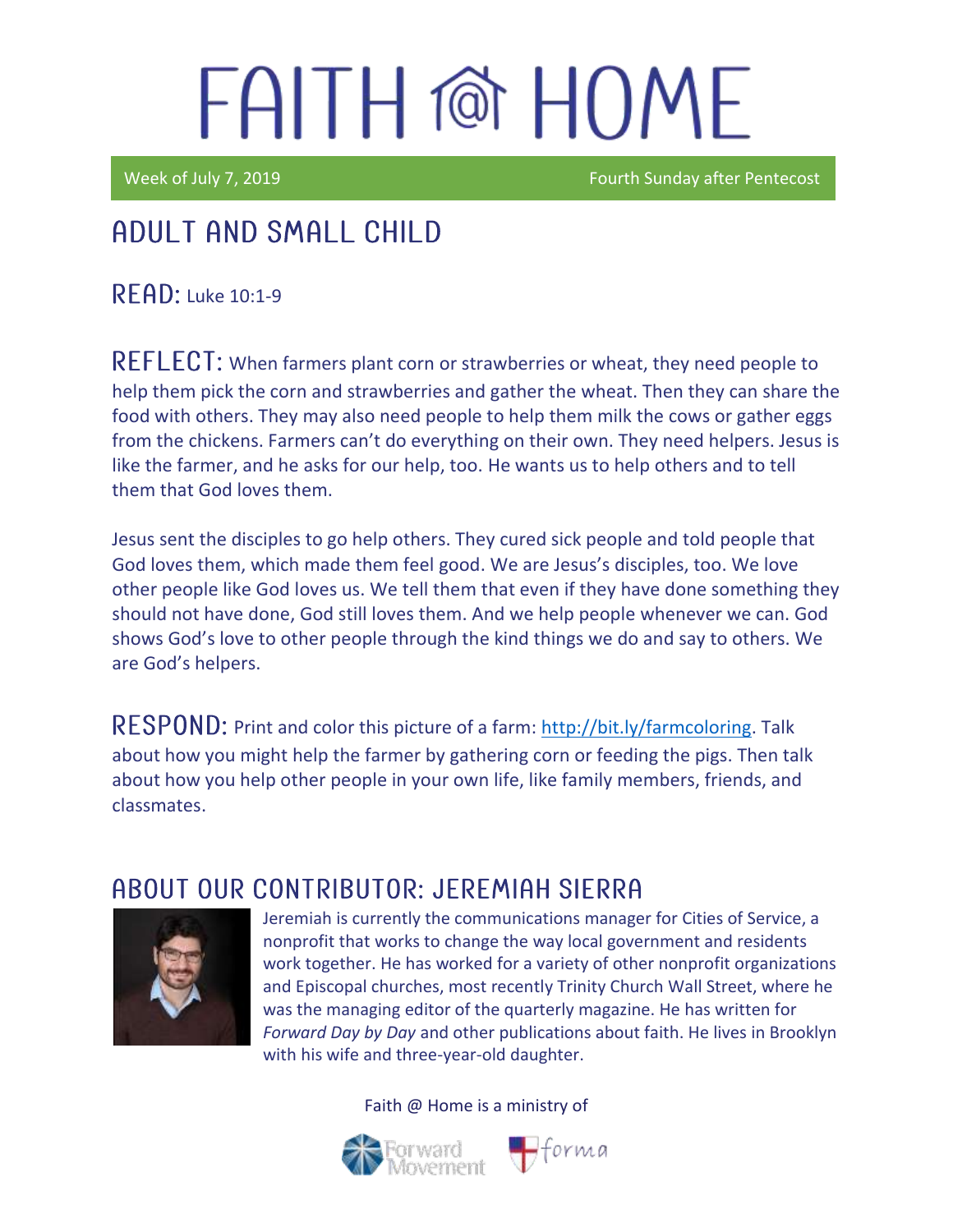# FAITH @ HOMF

Week of July 7, 2019 **Fourth Sunday after Pentecost** 

## Adult and elementary

**READ:** Luke 10:1

REFLECT: Jesus is sending his disciples into the world to share the Good News. One meaning of the word disciple is "spokesperson," meaning that these people are speaking and telling others about Jesus. But Jesus knows this can be hard work. So he sends the disciples out in pairs. Being a Christian is not a singular activity; it's not something that can be done alone. We need others to join in our prayers, to break bread together during communion, and to study God's Word. Why do you think God thinks it's a good idea for us practice our faith with others? Is that helpful or harder?

RESPOND: In the next line of this passage, Jesus asks us to be the workers (laborers) in the field. He is talking about us sharing the good news. One way to understand the relationship between working in the mission field and gathering the harvest is to volunteer at a community garden. Plan to spend a couple of hours weeding the garden or picking the vegetables. What lessons can you learn about your life as a disciple from this physical act of collecting the harvest?

### ABOUT OUR CONTRIBUTOR: RICHELLE THOMPSON



Richelle Thompson lives in the beautiful bluegrass of Kentucky, near Cincinnati, with her husband, their two children, a horse, a cat, and two dogs. She serves as the deputy director and managing editor of Forward Movement, a ministry of the Episcopal Church and publisher of the daily devotional, *Forward Day by Day*.



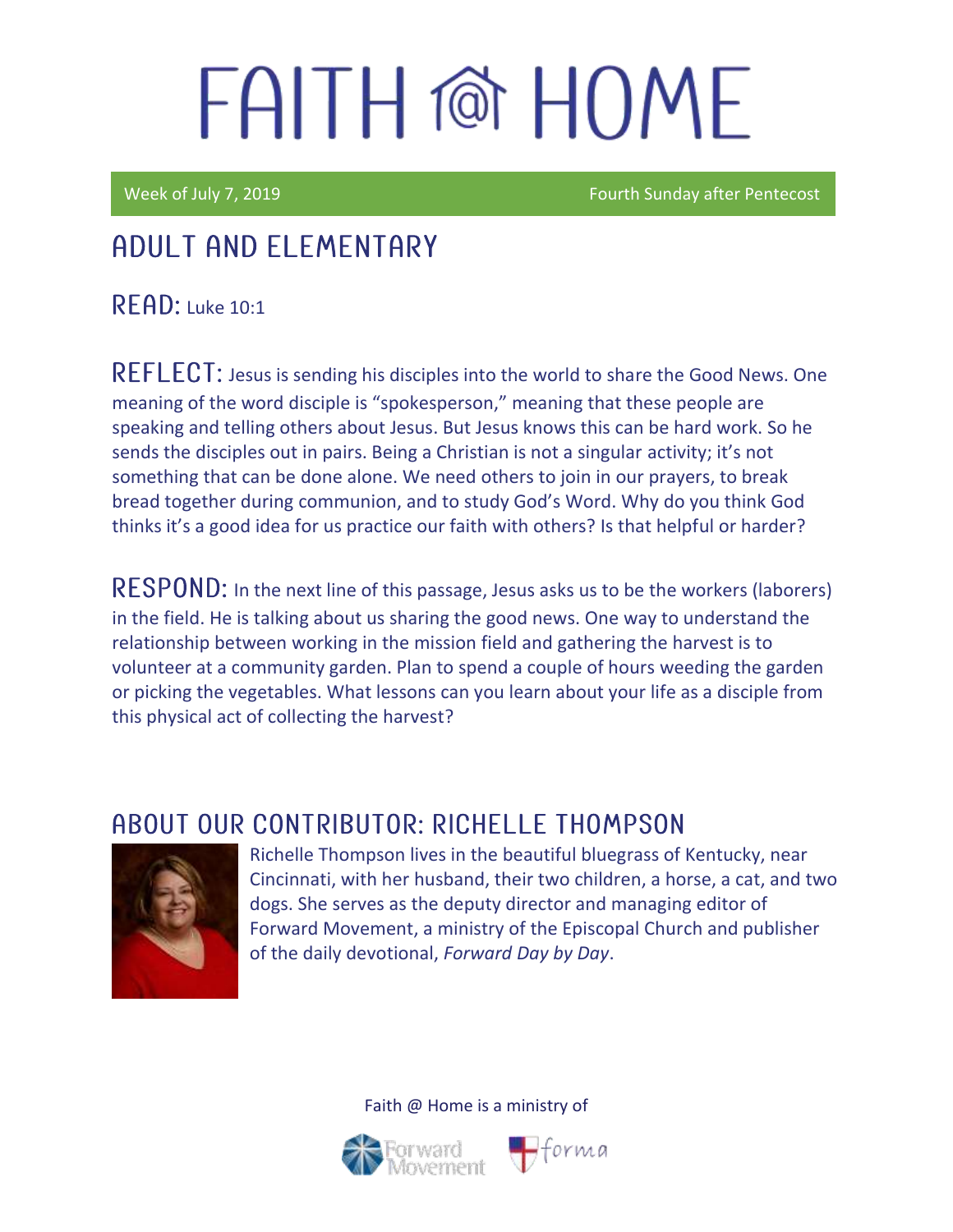## FAITH @ HOME

I

Week of July 7, 2019 **Fourth Sunday after Pentecost** 

## Adult and youth

RFAD: Galatians 6:1-16

REFLECT: "My friends, if anyone is detected in a transgression, you who have received the Spirit should restore such a one in a spirit of gentleness. Take care that you yourselves are not tempted. Bear one another's burdens, and in this way, you will fulfill the law of Christ." At the beginning of this Scripture, we hear about the practices that are being asked for us to keep maintaining Christian community.

During disunity, Paul is constantly reminding his disciples that they are called together as one body. As Episcopalians, our Baptismal Covenant is a bind that keeps us bound together in a way of life as the body of Christ and as a Christian community together.

RESPOND: In your faith community, what are ways that you have established being a healthy and accountable community to one another? What about in youth group? Sunday School? Or at home? How is your faith binding you with others?

### ABOUT OUR CONTRIBUTOR: CHRISTOPHER DECATUR



Christopher is a seminarian at Virginia Theological Seminary and a postulant in The Diocese of Ohio for holy orders. Prior to seminary, Chris served at Trinity Cathedral in Cleveland, OH as the Associate Minister for Children, Youth, Family, Young Adult and Campus Ministries. Chris also has served as "The Chair of The Subcommittee for Racial Reconciliation and Justice for The Standing Commission on Liturgy and Music." Chris comes from an undergraduate degree in Comparative Religion from Cleveland State University and years of studies and practicing of Early Childhood Education at both CSU and as a student at

The Catholic University of America. Chris is currently serving as The Outreach Coordinator for The Center for The Ministry of Teaching at Virginia Theological Seminary and a Catechist for Baptized for Life: An Episcopal Discipleship Initiative.